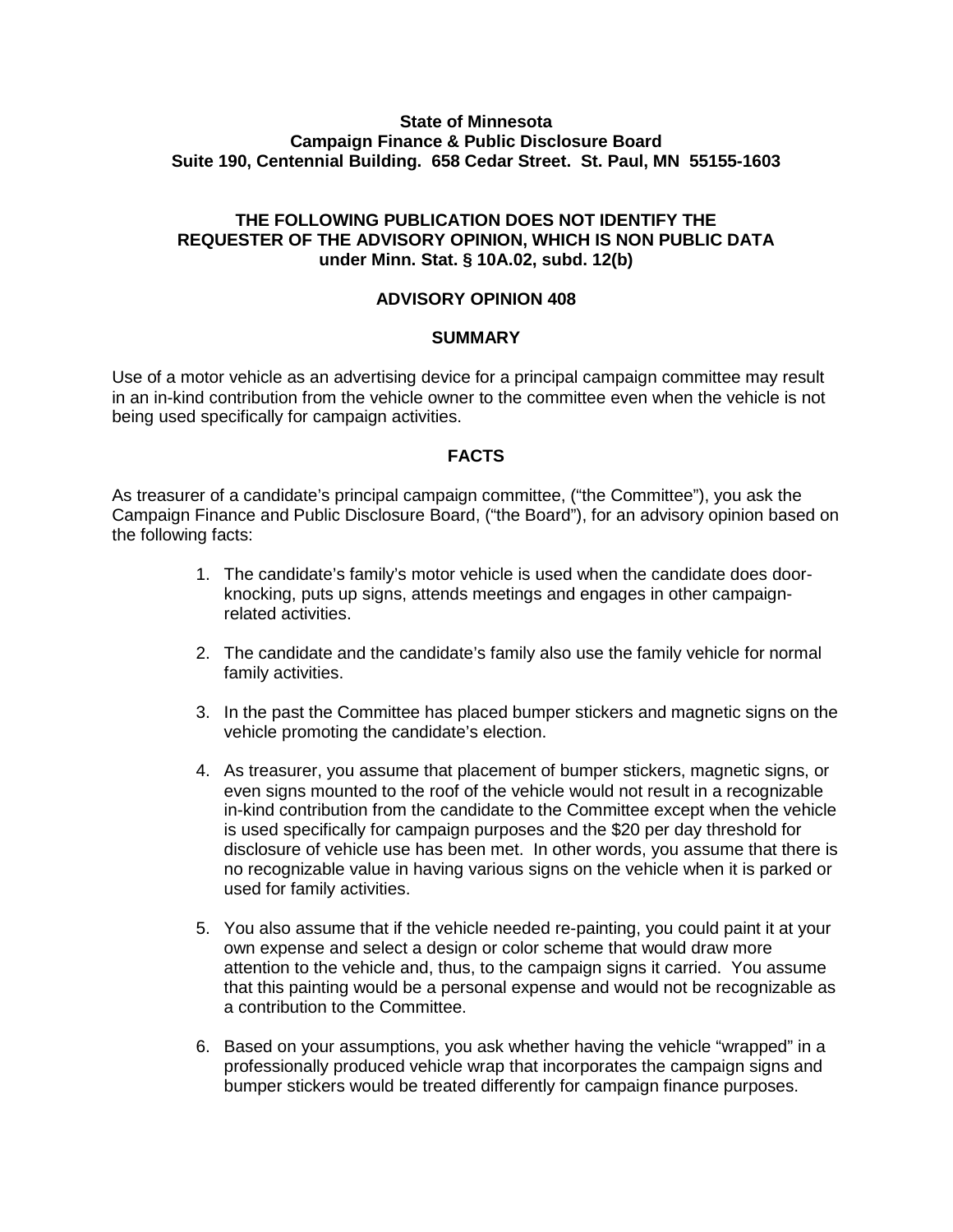- 7. In the alternative, you ask whether you could wrap the vehicle in a patriotic motif and then attach the signs and bumper stickers and not report the cost of the wrap or use of the vehicle as a campaign expenditure.
- 8. In the event that you do wrap the vehicle and intend to leave the wrap on after the election, you ask whether the cost of the wrap would be a personal or a campaign expense.

#### **Issue**

Does the use of a motor vehicle for advertising purposes result in a recognizable campaign finance transaction even if the vehicle is not being used for transportation directly related to campaign activities?

## **Opinion**

The "Facts" section of this opinion includes not only facts, but a statement of some assumptions made by the requester. These assumptions are included for completeness and because the Board believes that some of the assumptions may not reflect an accurate understanding of the requirements of Minnesota's campaign finance laws.

A campaign expenditure is an expenditure that is made for the purpose of "influencing the nomination or election of a candidate . . ." . When examining the "purpose" of an expenditure, the Board will review the facts surrounding the matter. The Board is not necessarily bound by an individual's statement of his or her purpose when the facts suggest some other purpose.

Thus, the Committee's assumption that painting the family vehicle in a way that would make it stand out would be a personal expense is not necessarily correct. The Board might take notice of the fact that very few people ever have a vehicle repainted and that even fewer people would select a color or design scheme to make the vehicle stand out. The Board might conclude that the actual purpose of the painting was to influence the nomination or election of the candidate and, thus, that the expense is a campaign expenditure.

The Board has not issued an advisory opinion on the extent to which a vehicle may be adorned with signs and stickers before the use of the vehicle itself becomes a recognizable advertising expense even when the vehicle is not being driven for a political activity. If bumper stickers are one end of the vehicle advertising spectrum, the Committee's request presents the other end of that spectrum.

If use of a motor vehicle automobile for advertising purposes is an in-kind contribution from the owner to the Committee, the use is to be reported at fair market value. Minnesota Rules, Part 4501.0100, subp. 3a, defines "fair market value" as "the amount that an individual would pay to purchase the same or similar service or item in the open market."

Board staff completed research regarding the use of motor vehicles as advertising media. In particular staff looked at the concept of designing a plastic advertising wrap for application to a motor vehicle and the cost of the advertising itself.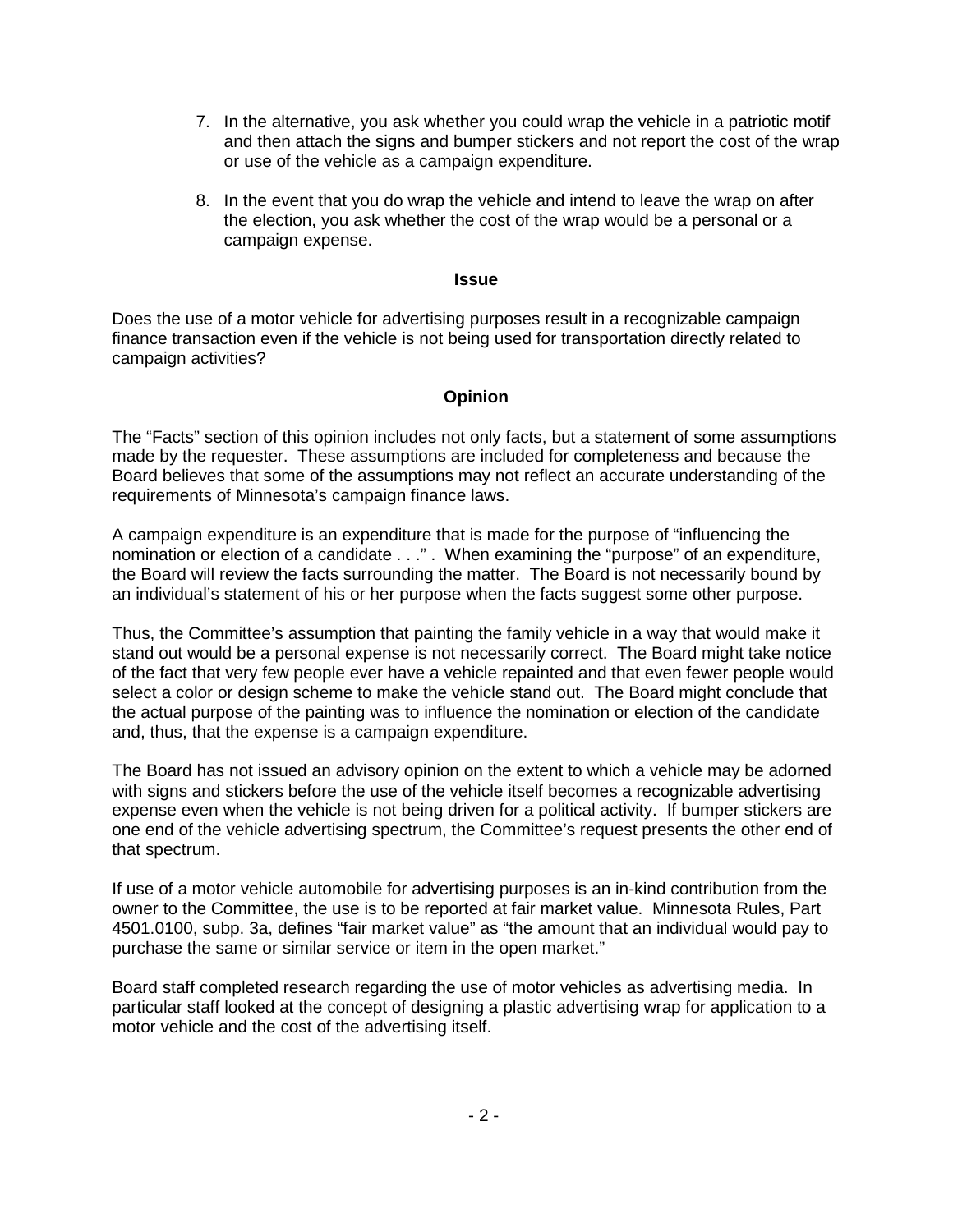The concept of vehicle wrapping for advertising purposes is not limited to busses and light rail trains. In fact, there is at least one Minnesota company that sells advertising wrapped onto taxicabs in the Twin Cities. Staff research disclosed that in addition to the cost of production and application of the advertising material, there is a "media cost", which is the advertising value of the vehicle driving around with the wrap on it. For a taxi, the cost for wrapped doors is \$375 per side per month. The cost of a wrapped hood is \$350 per month. According to the owner of the company in an interview with Board staff, the cost of an entirely wrapped vehicle would be \$1,200 - \$1,500 per month.

In some cities, there is a market for drivers who are willing to have their vehicles wrapped as advertising. Board staff spoke with a representative of a firm that operates a vehicle wrapped advertising business in limited markets, not including Minnesota. The representative informed staff that the monthly cost to a client for advertising with a wrapped automobile is \$1,000, plus production costs. Drivers are paid varying amounts depending on a number of factors.

When a vehicle's appearance is modified by signs, bumper stickers, paint, or other means to call attention to it, there will be a line beyond which the value of the use of the vehicle for advertising purposes is a recognizable campaign expenditure aside from the mileage used for campaign purposes. In the case of a specially painted or wrapped vehicle, that line has been crossed and a reportable transaction arises.

There is some difficulty in valuing an in-kind contribution such as the one the Committee describes. The applicable standard is to determine the fair market value of the transaction. The period of valuation should be reasonable and consistent with industry or other standards if they exist. In the case of valuation of an advertising vehicle, a one-month period would be reasonable.

The Committee must use a reasonable method to determine fair market value of the advertising. A method is reasonable if it takes into account markets and other relevant factors. A committee valuing a transaction must be able to explain its method of valuation and show why the method was reasonable. It is not sufficient to merely pick a number and apply it.

The Board recognizes that while the Committee states that the candidate will use the vehicle for routine family business, it is not possible in an advisory opinion to specifically address every possible use of a vehicle for advertising. For example, the Committee could park the vehicle at strategic locations during the day, incurring no mileage cost, but gaining from the advertising. The Committee could use several vehicles for the same purpose. If the advertising value of the vehicle is not recognizable for campaign finance purposes, the Committee could wrap the vehicles of its most active volunteers and have a fleet of advertising vehicles driving around without incurring any campaign expenditure above the production cost for the wrap.

Depending on the actual use of a wrapped advertising vehicle, the Board anticipates that a committee may conclude that the reasonable value of a wrapped personal motor vehicle is between \$750 and \$1,000 per month. However, each determination is up to the individual committee and will depend on factors unique to that committee.